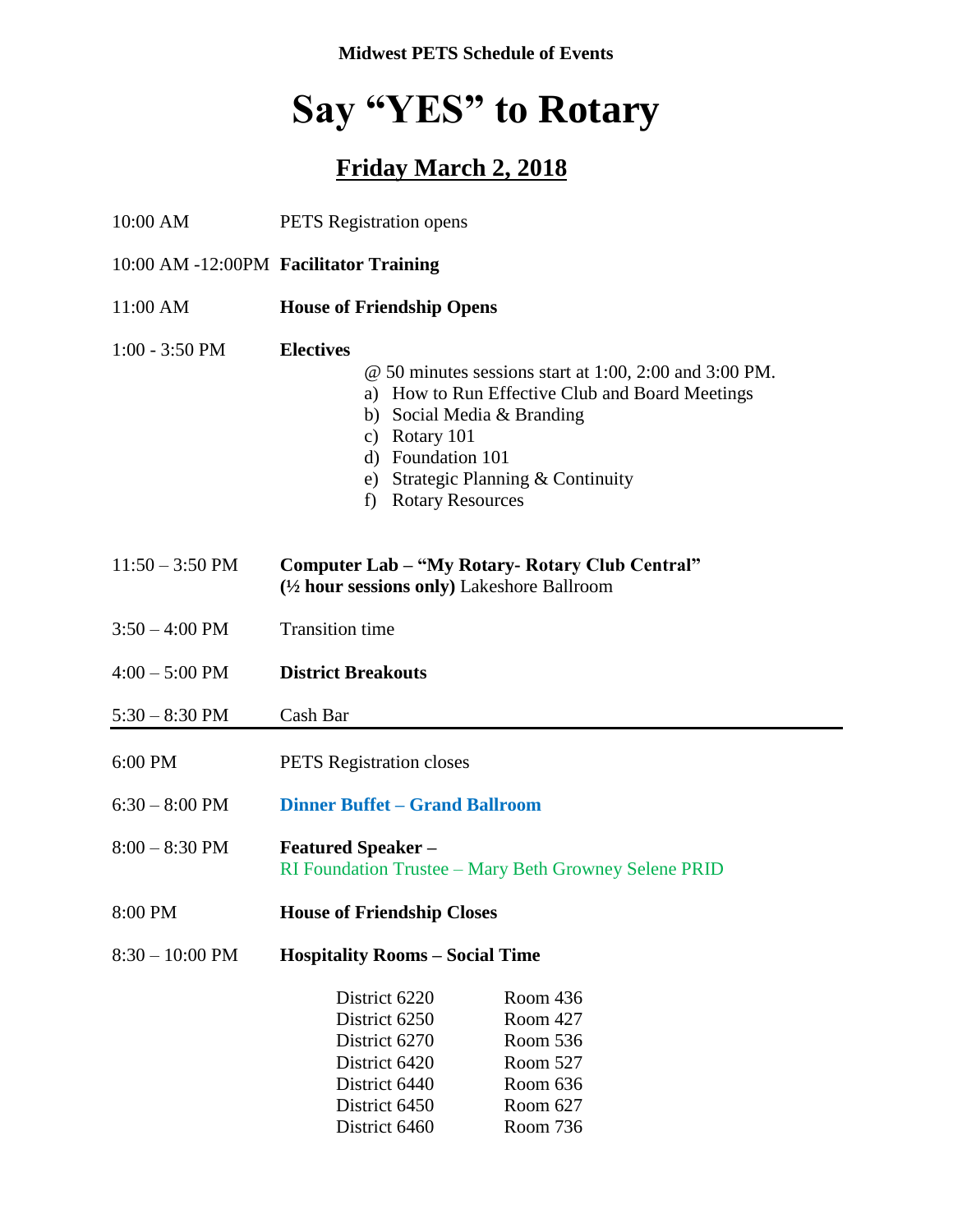## **Saturday March 3, 2018**

| $6:30 - 7:50$ AM           | <b>Breakfast Buffet – Lakeside Pavilion</b>                                                                                                                                                          |
|----------------------------|------------------------------------------------------------------------------------------------------------------------------------------------------------------------------------------------------|
| 7:00 AM                    | <b>PETS Registration re-opens</b>                                                                                                                                                                    |
| 7:50 AM                    | <b>General Hall Opens</b>                                                                                                                                                                            |
|                            | <b>***NOTE:</b> All sessions will begin exactly at the time listed.<br><b>Early seating is strongly recommended</b>                                                                                  |
| $8:05 - 8:30$ AM           | <b>Opening General Session #1</b>                                                                                                                                                                    |
|                            | Welcome– PETS Chair Neal Miller & Vice Chair – Suzanne Ellerbrock<br><b>Introduction of District Governors Elect</b>                                                                                 |
| $8:30 - 8:55$ AM           | <b>General Session #1 – Featured Speaker</b><br><b>Michael Johnson</b>                                                                                                                               |
| 8:30 AM                    | House of Friendship Re-opens – Everyone Welcome                                                                                                                                                      |
| $8:55 - 9:10$ AM           | <b>Transition and Networking Opportunity</b>                                                                                                                                                         |
| $9:10 - 10:10$ AM          | <b>District Breakout #2</b>                                                                                                                                                                          |
| 10:10-10:25 AM             | <b>Transition and Networking Opportunity</b><br>Coffee & Refreshments at Multiple Locations                                                                                                          |
| $10:25 - 11:20$ AM         | <b>Presidents Elect Breakout by Choice #1</b><br>See your assigned selection by registration                                                                                                         |
|                            | 1. PR/Public Image<br>2. A New Look to Membership<br>3. Working with Volunteers/Leading Leaders<br>4. Club Fundraising – Best Practice<br>5. Conflict Management<br>Club Fundraising Idea Bank<br>6. |
|                            | <b>Presidents Nominee Breakout #1</b><br><b>Membership Strategies</b><br>Larry Lundsford RID & Brian King                                                                                            |
|                            | <b>Assistant Governors Breakout #1</b><br>Helping Good Clubs Become Great Clubs                                                                                                                      |
| 11:20 - 12:30 PM           | <b>Lunch Buffet - Lakeside Pavilion</b>                                                                                                                                                              |
| $12:30 - 12:50 \text{ PM}$ | <b>Transition time to Grand Ballroom</b>                                                                                                                                                             |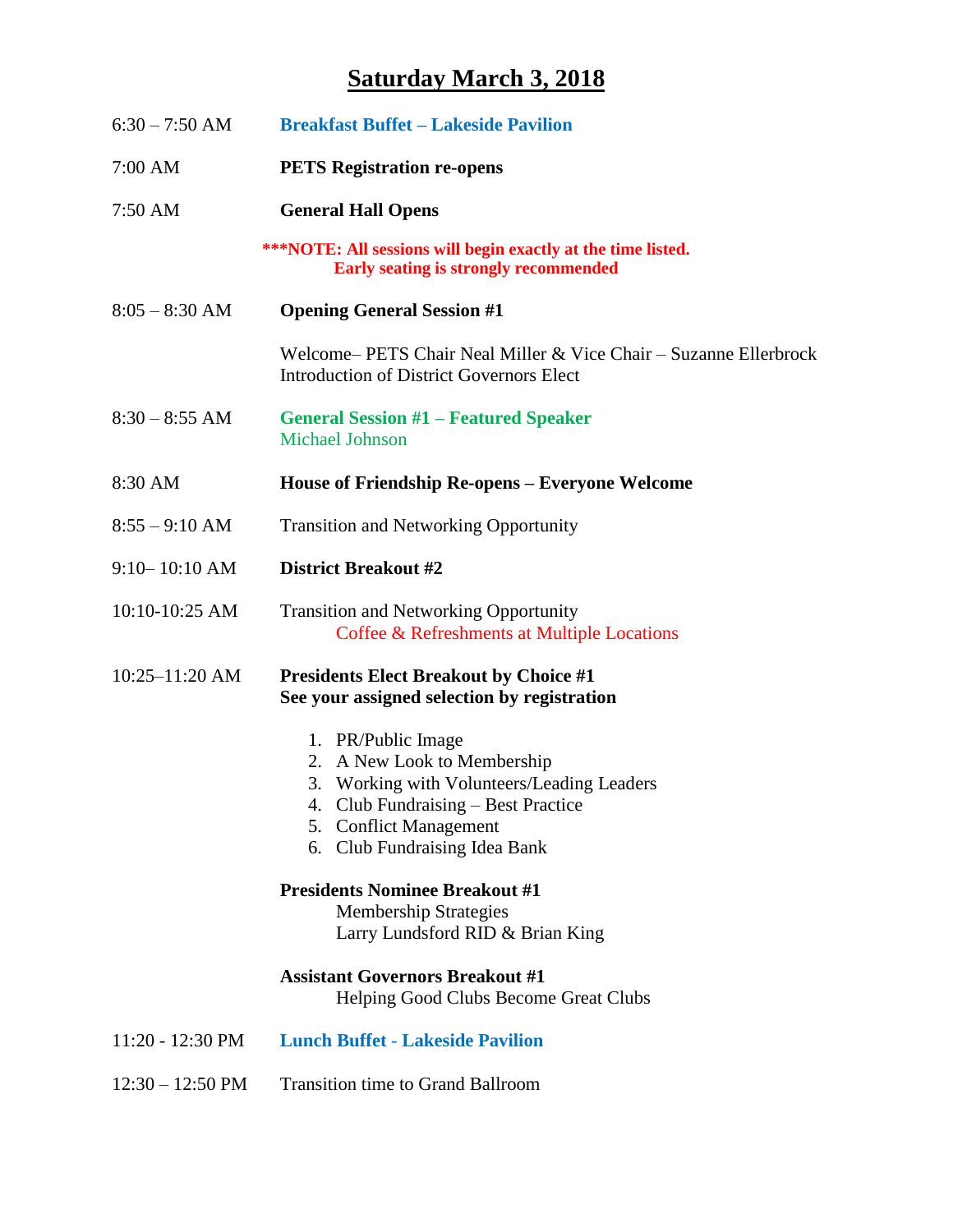| $12:50 - 1:45$ PM        | <b>General Session #2 - Featured Speakers-</b><br>Liz Smith & Kathy Fahy,<br>Zones 29 & 28 Public Image Coordinators<br>Brian King, Membership Director, Rotary International                      |
|--------------------------|----------------------------------------------------------------------------------------------------------------------------------------------------------------------------------------------------|
| $1:45 - 2:00$ PM         | <b>Transition and Networking Opportunity</b><br>Coffee & Refreshments at Multiple Locations                                                                                                        |
| $2:00 - 2:50$ PM         | <b>Presidents Elect Breakout by Club Size #1</b><br><b>Engaging Your Members</b>                                                                                                                   |
|                          | <b>Presidents Nominee Breakout #2</b><br>Solving Problems & Building Consensus                                                                                                                     |
| $2:50 - 3:05$ PM         | <b>Transition and Networking Opportunity</b>                                                                                                                                                       |
| $3:05 - 3:55$ PM         | <b>Presidents Elect Breakout by Choice #2</b><br>See your assigned selection by registration                                                                                                       |
|                          | 1. PR/Public Image<br>2. A New Look to Membership<br>3. Working with Volunteers/Training Leaders<br>4. Club Fundraising – Best Practice<br>5. Conflict Management<br>6. Club Fundraising Idea Bank |
| $3:05 - 3:55$ PM         | <b>Presidents Nominee Breakout Session #3</b><br>A Look at Club Finances                                                                                                                           |
|                          | <b>Assistant Governors Breakout #2</b><br><b>Rotary Resources</b><br>Larry Lundsford & Brian King                                                                                                  |
| $3:55 - 4:10 \text{ PM}$ | <b>Transition and Networking Opportunity</b><br>Coffee & Refreshments at Multiple Locations                                                                                                        |
| $4:10 - 5:00$ PM         | <b>District Breakout #3</b>                                                                                                                                                                        |
| $5:30 - 6:30$ PM         | Pre Dinner Hospitality and Networking                                                                                                                                                              |
| 6:30 PM                  | <b>House of Friendship Closes</b>                                                                                                                                                                  |
| $6:30 - 7:30$ PM         | <b>Dinner - Grand Ballroom</b>                                                                                                                                                                     |
| $7:45 - 8:15$ PM         | <b>General Session #3 - Featured Speaker –</b><br><b>RI Past Director Larry Lundsford</b>                                                                                                          |